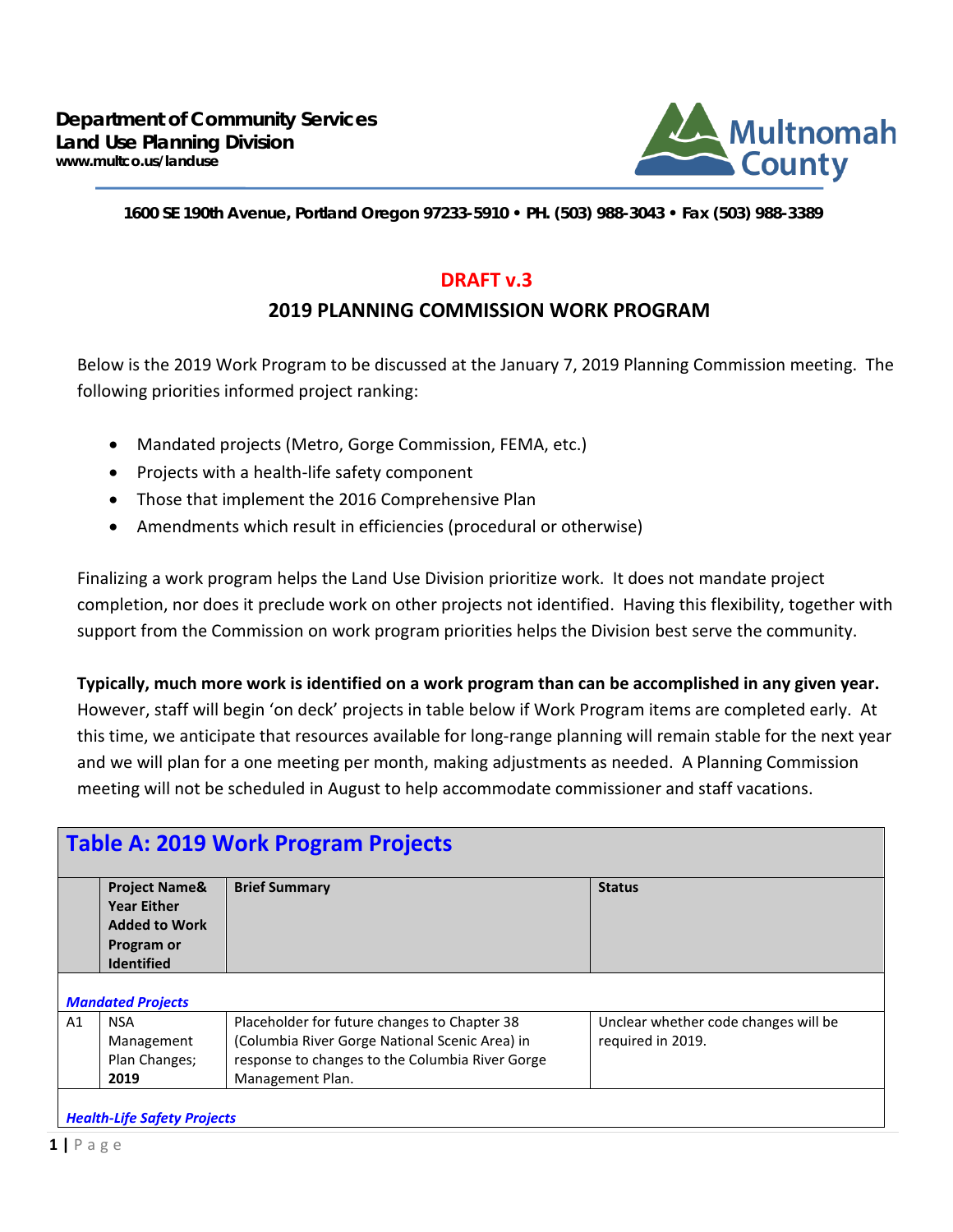| A2             | <b>Wildfire Safety</b><br>Improvements;<br>2017                | Implements Comprehensive Plan Policy 7.7: Fire safety<br>and mitigation standards in areas prone to wildfire<br>risk. Also an action item identified in 2017 Multnomah<br>County Natural Hazard Mitigation Plan<br>(https://multco.us/em/natural-hazard-mitigation-<br>plan-document-library)                                                                                                         | Not yet begun                                                                                                                               |
|----------------|----------------------------------------------------------------|-------------------------------------------------------------------------------------------------------------------------------------------------------------------------------------------------------------------------------------------------------------------------------------------------------------------------------------------------------------------------------------------------------|---------------------------------------------------------------------------------------------------------------------------------------------|
| A <sub>3</sub> | Geologic<br>Hazards; 2018                                      | Implements Comprehensive Plan Policy 7.1-7.2:<br>Update slope hazard maps and regulations. Consider<br>Policy 7.3: Development protection regulations in high<br>liquefaction risk areas. Also an action item in 2017<br>Multnomah County Natural Hazard Mitigation Plan<br>(https://multco.us/em/natural-hazard-mitigation-<br>plan-document-library)                                                | A Briefing was held December 3, 2018.<br>Additional scoping required before<br>Worksession can be scheduled.                                |
| A4             | Mass<br>Gatherings; 2016                                       | Implements Comprehensive Plan Policy 3.5: Mass<br>Gatherings                                                                                                                                                                                                                                                                                                                                          | A Briefing was held March 6, 2017<br>Staff has met with key agency stakeholders<br>and is researching regulatory options                    |
| A <sub>5</sub> | Floating<br>Structure<br>Regulation<br>(PC-2016-4910);<br>2012 | Implements Comprehensive Plan Policy 10.11:<br>Building, Plumbing, Electrical, Mechanical Standards<br>for Floating Structures                                                                                                                                                                                                                                                                        | Staff has begun exploring implementation<br>options related to Portland's role as the<br>contracted building agent for Multnomah<br>County. |
|                | <b>Efficiency Projects</b>                                     |                                                                                                                                                                                                                                                                                                                                                                                                       |                                                                                                                                             |
| A <sub>6</sub> | Surveys<br>Required; 2016                                      | Assess when a survey should be required to confirm<br>new development is accurately sited, particularly with<br>respect to property setbacks. Objective is to address<br>issue of structures not being constructed in the<br>approved locations.                                                                                                                                                      | Not yet begun                                                                                                                               |
| A7             | Lot of Record<br>Maps; 2017                                    | Adopt historic tax assessment property configuration<br>maps and establish associated standards to help<br>streamline Lot of Record (legal parcel) determinations.<br>Consider process improvements including creating a<br>Type 1 lot of record review.                                                                                                                                              | Not yet begun                                                                                                                               |
|                | <b>Other Projects</b>                                          |                                                                                                                                                                                                                                                                                                                                                                                                       |                                                                                                                                             |
| A8             | <b>ESEE</b><br>Implementation<br>(PC-2017-7228)<br>2017        | Updates to SEC habitat, SEC stream and SEC water<br>resource extent based off Comprehensive Plan ESEE<br>analyses                                                                                                                                                                                                                                                                                     | Worksession held April 3, 2017                                                                                                              |
| A <sub>9</sub> | Omnibus<br>Housekeeping &<br>Mandated<br>Projects              | This is a general placeholder for housekeeping &<br>mandated items. Housekeeping items are typically<br>small corrections or simple code improvements<br>typically not requiring multiple Worksessions.<br>Mandated projects often are associated with specific<br>timelines directed by federal or state agencies. One<br>approach could package all amendments into an<br>annual omnibus ordinance. | Placeholder                                                                                                                                 |
| A10            | Short Term<br><b>Rental</b> ; 2017                             | Add short-term rental definition and potentially<br>amend Home Occupation regulations to clarify how<br>much of home can be dedicated to short-term rental<br>and consider requiring owner occupancy                                                                                                                                                                                                  | Not yet begun                                                                                                                               |
| A11            | <b>Metro Parks</b><br>Comp Plan<br>Amendment;<br>2018          | Amending the Multnomah County Comprehensive<br>Plan to establish a park use in the West Hills and<br>establish recreational trails                                                                                                                                                                                                                                                                    | Type 4 Application under review                                                                                                             |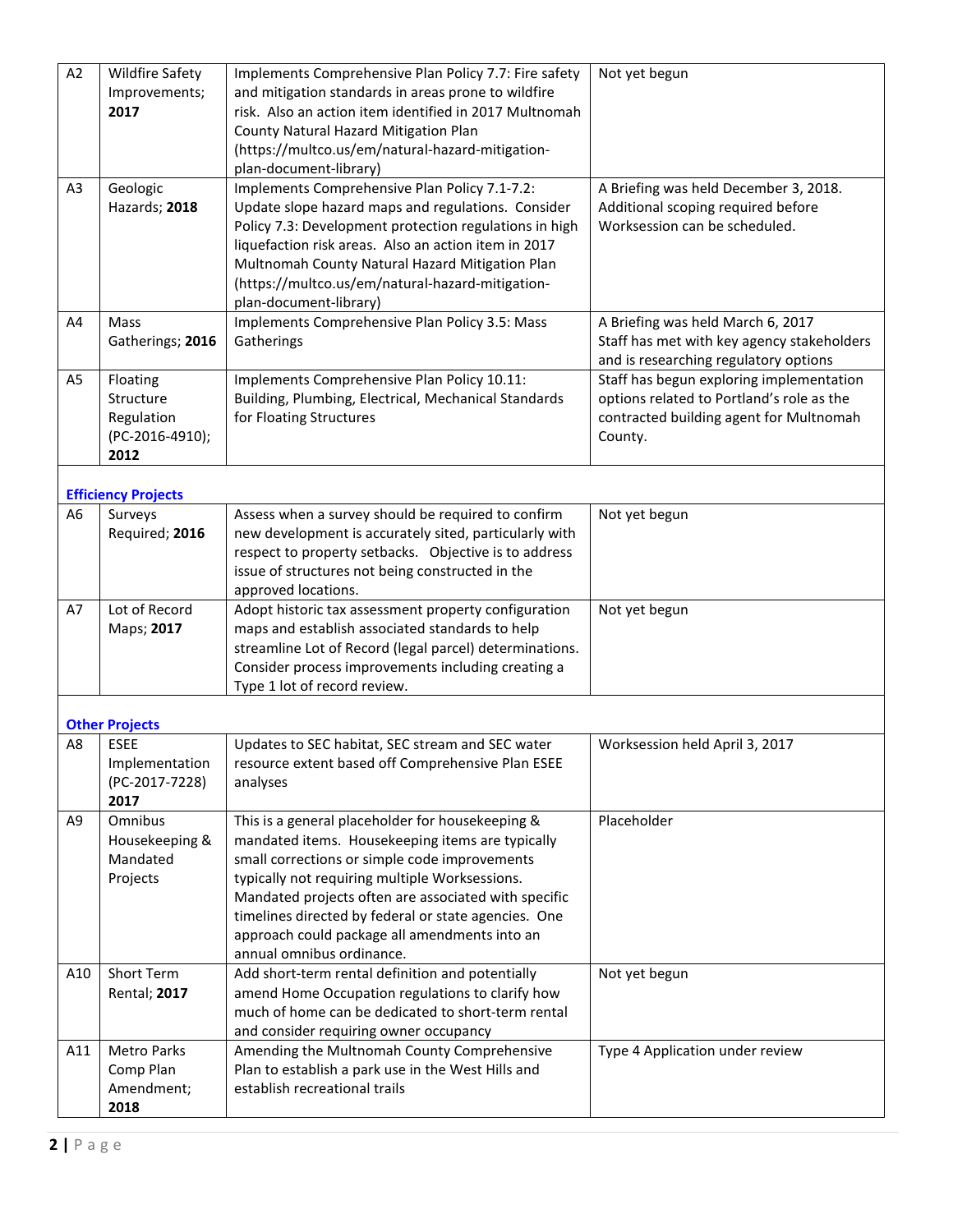| A12 | Sam Barlow High<br>School Goal<br>Exception; 2018               | Exception to statewide planning goal 11 to extend a<br>sewer line from within the urban growth boundary to<br>the Sam Barlow High School located outside the urban<br>growth boundary.                                                                                                                                                                                                                                                                                                                                                                                                                                             | Type 4 Application under review |
|-----|-----------------------------------------------------------------|------------------------------------------------------------------------------------------------------------------------------------------------------------------------------------------------------------------------------------------------------------------------------------------------------------------------------------------------------------------------------------------------------------------------------------------------------------------------------------------------------------------------------------------------------------------------------------------------------------------------------------|---------------------------------|
| A13 | Drainage District<br>Maintenance<br>Activity<br>Exemption; 2018 | In the fall of 2018, Multnomah County was informed<br>by the Federal Emergency Management Agency that<br>an existing exemption within the county Flood Hazard<br>code for drainage district maintenance activities was<br>not compliant with the National Flood Insurance<br>Program requirements. That exemption has been<br>removed as requested. The Multnomah County<br>Drainage District would like to work with Multnomah<br>County and FEMA to explore if any flexibility exists to<br>re-establish this or a similar exemption. This would<br>only result in a legislative amendment if FEMA agrees<br>flexibility exists. | Not yet begun                   |

## **Table B: 'On-Deck' Projects**

**-** *Unlikely to be advanced in 2018 given existing resources. Can be considered for advancement to Table A Project List during future annual work program discussions*

|                | <b>Project Name&amp;</b>                        | <b>Brief Summary</b>                                    | <b>Status</b> |
|----------------|-------------------------------------------------|---------------------------------------------------------|---------------|
|                | <b>Year Either</b>                              |                                                         |               |
|                | <b>Added to Work</b>                            |                                                         |               |
|                | Program or                                      |                                                         |               |
|                | <b>Identified</b>                               |                                                         |               |
|                |                                                 |                                                         |               |
|                | <b>Significant Environmental Concern Permit</b> |                                                         |               |
| <b>B1</b>      | <b>Update SEC</b>                               | Implements Comprehensive Plan Policy 5.18 - 5.26:       | Not yet begun |
|                | Maps, overlay                                   | Update SEC maps and stream centerlines                  |               |
|                | extent and                                      |                                                         |               |
|                | stream                                          |                                                         |               |
|                | centerlines (PC-                                |                                                         |               |
|                | 2017-9602); 2017                                |                                                         |               |
| <b>B2</b>      | SEC-View                                        | Implements Comprehensive Plan Policy 5.47:              | Not yet begun |
|                | expansion in                                    | Consider expanding SEC-v overlay to west slope of       |               |
|                | West Hills; 2018                                | West Hills.                                             |               |
| B <sub>3</sub> | Consider                                        | Multnomah County produced aerial LiDAR based            | Not yet begun |
|                | adopting LiDAR                                  | maps identifying lands topographically visible at       |               |
|                | visibility maps to                              | different altitudes above the ground from local         |               |
|                | exempt more                                     | Identified Viewing Areas. Project goal is to            |               |
|                | development                                     | legislatively adopt LiDAR based maps within the         |               |
|                | requests from                                   | boundaries of the SECv zoning district so staff has     |               |
|                | SECv review;                                    | authority to exempt projects from SECv review,          |               |
|                | 2016                                            | which will not be visible. Staff currently must make    |               |
|                |                                                 | this determination through a land use review.           |               |
| <b>B4</b>      | SECv efficiencies;                              | Create Type 1 review and/or exemption to SECv           | Not yet begun |
|                | 2016                                            | permit for small projects, such as an addition, if pre- |               |
|                |                                                 | defined colors and materials used. Will need to         |               |
|                |                                                 | define size of qualifying projects.                     |               |
| <b>B5</b>      | SEC-h building                                  | Implements Comprehensive Plan Policy 5.36: Limit        | Not yet begun |
|                | footprint; 2018                                 | size and footprint of houses in SEC-h overlay in order  |               |
|                |                                                 | to minimize harm to wildlife.                           |               |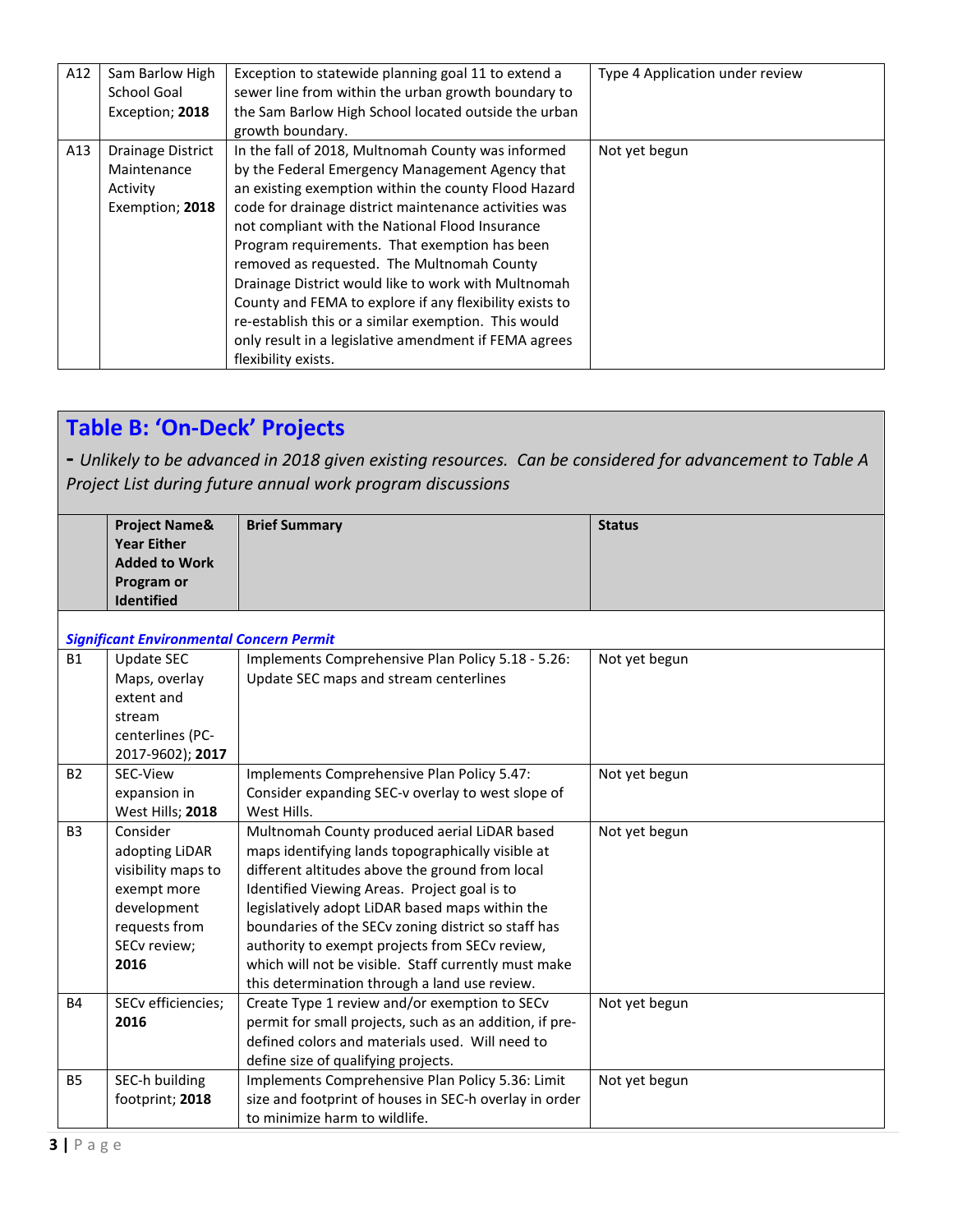| <b>B6</b>      | Tree Removal and<br>Tree Planting in   | Implements Comprehensive Plan Policy 5.40: Update<br>development requirements related to tree removal | Not yet begun                                               |  |  |
|----------------|----------------------------------------|-------------------------------------------------------------------------------------------------------|-------------------------------------------------------------|--|--|
|                | SEC-h; 2018                            | and tree plantings.                                                                                   |                                                             |  |  |
|                | <b>Public Facilities and Utilities</b> |                                                                                                       |                                                             |  |  |
| <b>B7</b>      | <b>Public Facilities;</b>              | Implements Comprehensive Plan Strategy 11.10-1:                                                       | Not yet begun                                               |  |  |
|                | 2017                                   | Public Facilities. Requires alternatives analysis prior                                               |                                                             |  |  |
|                |                                        | to approving electrical substation or water system                                                    |                                                             |  |  |
|                |                                        | storage tank or reservoir intending to solely serve                                                   |                                                             |  |  |
|                |                                        | uses within the UGB.                                                                                  |                                                             |  |  |
| B <sub>8</sub> | Water Supply;                          | Implements Comprehensive Plan Policy 11.12:                                                           | Not yet begun                                               |  |  |
|                | 2017                                   | Water Supply. Requires water supply to new                                                            |                                                             |  |  |
|                |                                        | development to either be connected to a public                                                        |                                                             |  |  |
|                |                                        | water system capable of serving the development,                                                      |                                                             |  |  |
|                |                                        | or a private system meeting volume and pressure                                                       |                                                             |  |  |
|                |                                        | requirements of building and fire code.                                                               |                                                             |  |  |
| B <sub>9</sub> | Wastewater                             | Implements Comprehensive Plan Policy 11.13:                                                           | Not yet begun                                               |  |  |
|                | Disposal; 2017                         | Wastewater Disposal. Requires wastewater disposal                                                     |                                                             |  |  |
|                |                                        | for new development to either occur by connection                                                     |                                                             |  |  |
|                |                                        | to public sewer or by a private system meeting DEQ                                                    |                                                             |  |  |
| <b>B10</b>     | Undergrounding                         | regulations.<br>Implements Comprehensive Plan Strategy 11.14-2:                                       | Not yet begun. Possible candidate for                       |  |  |
|                | Communication                          | Undergrounding Communication Lines. Require                                                           | housekeeping bill.                                          |  |  |
|                | Lines; 2017                            | undergrounding of personal power and                                                                  |                                                             |  |  |
|                |                                        | communication lines serving new or replaced                                                           |                                                             |  |  |
|                |                                        | development.                                                                                          |                                                             |  |  |
|                |                                        |                                                                                                       |                                                             |  |  |
|                |                                        | Procedures, Review Process, Use Assessment, Covenants, Tax Deferral                                   |                                                             |  |  |
| <b>B11</b>     | Procedural                             | Update procedural provisions.                                                                         | Planning Commission Worksessions held                       |  |  |
|                | Provisions                             |                                                                                                       | 10.1.12, 2.4.13 and 6.3.13. Project put on                  |  |  |
|                | Update (PC-2012-                       |                                                                                                       | hold until after conclusion of Code                         |  |  |
| <b>B12</b>     | 2296); 2012<br>Lot of Record           | Implements Comprehensive Plan Policy 3.3: Lot of                                                      | Consolidation.                                              |  |  |
|                | Deed Restriction;                      | <b>Record Deed Restriction</b>                                                                        | Not yet begun                                               |  |  |
|                | 2017                                   |                                                                                                       |                                                             |  |  |
| <b>B13</b>     | Review                                 | Consider most appropriate review path for various                                                     | Not yet begun                                               |  |  |
|                | Processes; 2018                        | uses.                                                                                                 |                                                             |  |  |
|                |                                        |                                                                                                       |                                                             |  |  |
| <b>B14</b>     | Conditional Uses;                      | Re-evaluate Conditional Use / Community Service                                                       | Not yet begun                                               |  |  |
|                | 2018                                   | provisions to determine if currently listed                                                           |                                                             |  |  |
|                |                                        | Conditional Uses are still appropriate within each                                                    |                                                             |  |  |
|                |                                        | zoning district. Consider adding Conditional Use                                                      |                                                             |  |  |
|                |                                        | criteria to CS uses in Chapter 38 (NSA)                                                               |                                                             |  |  |
| <b>B15</b>     | Right to Farm and<br>Forestry          | Implements Comprehensive Plan Policy 2.32 &<br>Strategy 3.15-1 & 3.15-2: Implement right to farm      | Not yet begun. Possible candidate for<br>housekeeping bill. |  |  |
|                | Measures in RC &                       | measures for new or expanding uses in RC zone                                                         |                                                             |  |  |
|                | MUA-20; 2018                           | when adjacent to EFU or CFU zones. Implement                                                          |                                                             |  |  |
|                |                                        | right to farm measures for new, replacement, or                                                       |                                                             |  |  |
|                |                                        | expanded uses on MUA-20 zone when adjacent to                                                         |                                                             |  |  |
|                |                                        | EFU or CFU. Includes deed restriction for new and                                                     |                                                             |  |  |
|                |                                        | replacement dwellings and additions protecting                                                        |                                                             |  |  |
|                |                                        | surrounding forestry practices.                                                                       |                                                             |  |  |
|                |                                        |                                                                                                       |                                                             |  |  |
| <b>B16</b>     | Extending                              | Implements Comp Plan Policy 5.3 (Formerly Policy                                                      | A briefing was held with the Planning                       |  |  |
|                | Wildlife Habitat                       | 3.2 of the 2015 Sauvie Island / Multnomah Channel                                                     | Commission. ODFW must take action                           |  |  |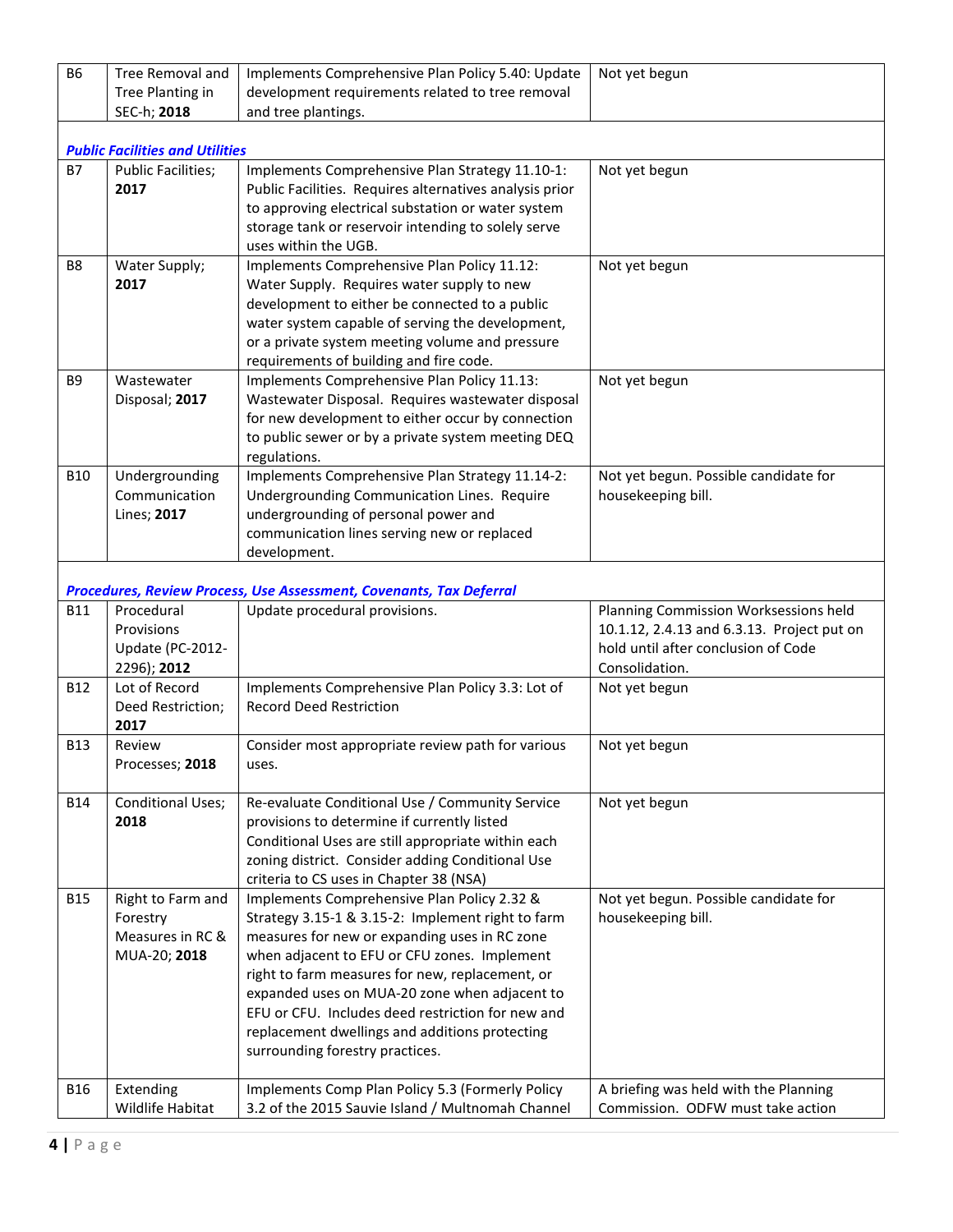|                       | <b>Tax Deferral</b>      | Rural Area Plan). Extends the county's wildlife         | before county code amendments can be          |
|-----------------------|--------------------------|---------------------------------------------------------|-----------------------------------------------|
|                       | Program                  | habitat tax deferral program to additional zoning       | adopted. Project advancement dependent        |
|                       | (PC-2015-4106);          | districts.                                              | on ODFW resource availability.                |
|                       | 2016                     |                                                         |                                               |
|                       |                          |                                                         |                                               |
| <b>Misc. Projects</b> |                          |                                                         |                                               |
| <b>B17</b>            | <b>Willamette River</b>  | Implements Comprehensive Plan Policy 5.15; Update       | Not yet begun                                 |
|                       | Greenway                 | to WRG regulations                                      |                                               |
|                       | Updates; 2016            |                                                         |                                               |
| <b>B18</b>            | Non-Conforming           | Update non-conforming use standards. Consider           | Not yet begun                                 |
|                       | Uses; 2018               | other models including City of Portland, and            |                                               |
|                       |                          | consider breaking standards into sub-categories         |                                               |
|                       |                          | such as use, structure, and setback.                    |                                               |
| <b>B19</b>            | Signs; 2018              | Re-evaluate sign code provisions for possible           | Not yet begun                                 |
|                       |                          | updates.                                                |                                               |
| <b>B20</b>            | Cidery Rules;            | Cidery rules based on HB 2159 & SB 677 (both bills      | Not yet begun                                 |
|                       | 2018                     | from 2017 Regular Session)                              |                                               |
|                       |                          |                                                         |                                               |
| B21                   | Property Line            | Consider making PLAs a Type I permit. Consider code     | Not yet begun                                 |
|                       | Adjustments (PC-         | amendments addressing whether lots with road            |                                               |
|                       | 2014-3619); 2013         | frontage should maintain that frontage after a PLA.     |                                               |
|                       |                          | Also, assess standards related to septic drainage       |                                               |
|                       |                          | systems. Consider adding flexibility to EFU equal       |                                               |
|                       |                          | area requirements for PLAs to include adverse           |                                               |
|                       |                          | possession claims and to fix encroachment issues.       |                                               |
| <b>B22</b>            | <b>Raising Fowl</b>      | Define thresholds for raising of fowl (such as          | Multiple work sessions have been held         |
|                       | (PC-2013-3094);          | chickens) for personal and commercial use               |                                               |
|                       | 2014                     |                                                         |                                               |
| <b>B23</b>            | Emergency                | Create expedited permit review process for              | Not yet begun                                 |
|                       | Projects; 2018           | reconstruction in the event of widespread               |                                               |
|                       |                          | community emergency. Establish requirement that         |                                               |
|                       |                          | bond be submitted for all emergency                     |                                               |
|                       |                          | repair/response projects.                               |                                               |
| <b>B24</b>            | Oxbow Park               | Implements Comprehensive Plan Policy 8.11-1: Work       | Not yet begun                                 |
|                       | District; 2018           | with Metro to develop a park zoning district for        |                                               |
|                       |                          | Oxbow Park                                              |                                               |
| B <sub>25</sub>       | Temporary Use of         | Implements Comprehensive Plan Policy 10.15:             | Not yet begun                                 |
|                       | Live-aboard              | Consider standards to allow temporary use of live-      |                                               |
|                       | Boats; 2018              | aboard boats                                            |                                               |
| B26                   | <b>Rest Stop</b>         | Implements Comprehensive Plan Policy 11.18:             | Not yet begun                                 |
|                       | Facilities; 2018         | Consider appropriate review for rest stop facilities to |                                               |
|                       |                          | ensure compatibility with surrounding land use and      |                                               |
|                       |                          | minimize environmental impacts                          |                                               |
| <b>B27</b>            | Historic                 | Implements Comprehensive Plan Strategy 6.1-4:           | Not yet begun                                 |
|                       | Preservation;            | <b>Historic Preservation</b>                            |                                               |
|                       | 2017                     |                                                         |                                               |
|                       | <b>Rural Center</b>      | Implements Comprehensive Plan Policy 2.16: Rural        | Initial scoping begun. Possible candidate for |
| <b>B28</b>            | Commercial and           | Center Commercial and Industrial Uses. Removes          | housekeeping bill.                            |
|                       |                          |                                                         |                                               |
|                       |                          | limitation that Industrial Uses must serve the rural    |                                               |
|                       | Industrial Uses;<br>2017 | community and surrounding area.                         |                                               |
| <b>B29</b>            | <b>EFU Replacement</b>   | Amend replacement dwelling standards in EFU zone        | Project has been scoped. Multnomah            |
|                       | Dwelling                 | based on changes to state law in 2014 (HB 2746).        | County has authority to apply statute         |
|                       | (PC-2013-3193);          | Expands provisions for replacement dwellings.           | directly until such time amendments are       |
|                       | 2015                     |                                                         | approved. Expanded replacement dwelling       |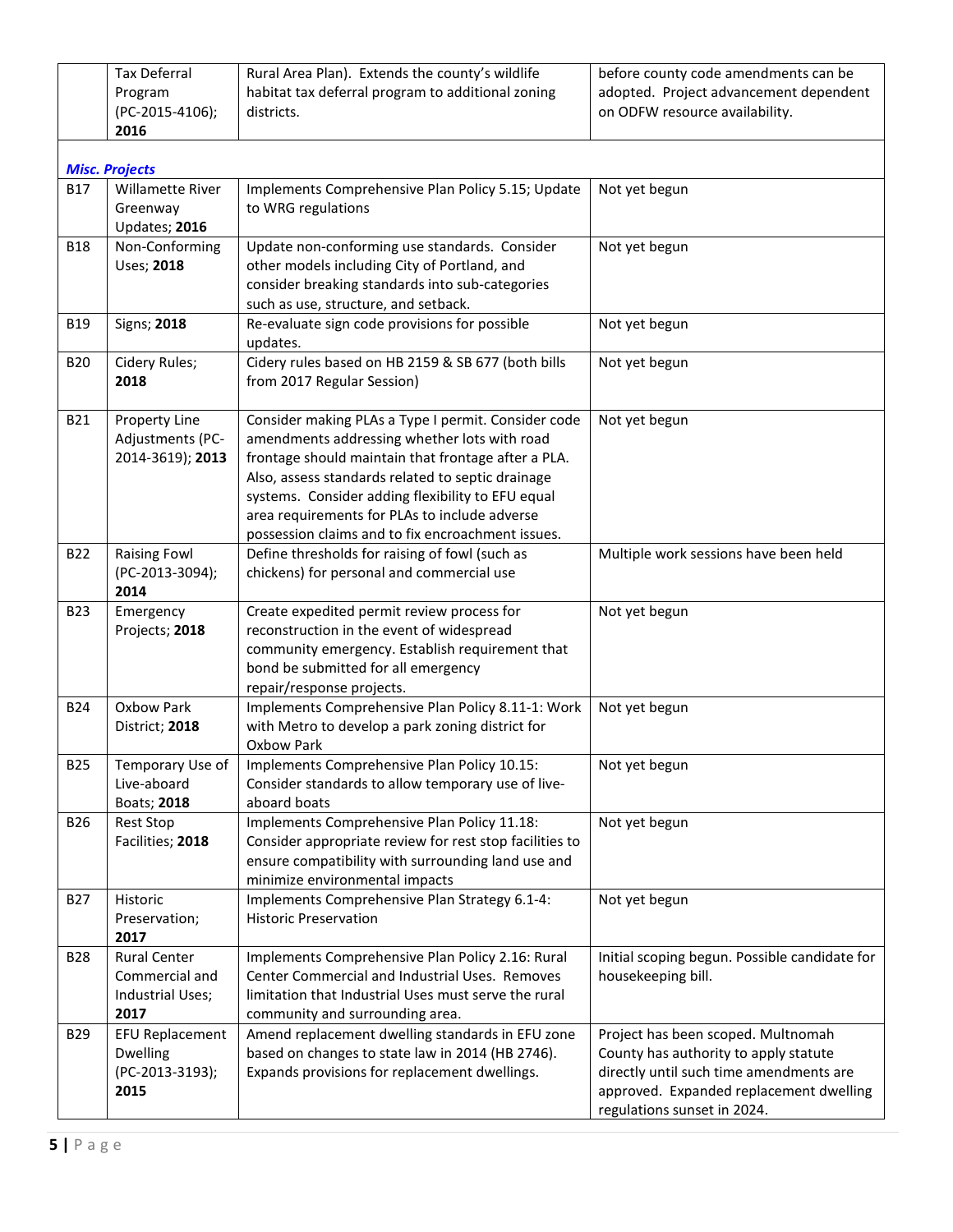| <b>B30</b> | Code changes            | Consider code amendments to reference unique            | Not yet begun. Possible candidate for      |
|------------|-------------------------|---------------------------------------------------------|--------------------------------------------|
|            | related to              | allowances and restrictions related to 2007 property    | housekeeping bill.                         |
|            | Measure 49              | rights Ballot Measure 49 approved dwellings and         |                                            |
|            | approved                | properties. Topics to research include but are not      |                                            |
|            | dwellings and           | limited to farm and forest zoning aggregation           |                                            |
|            | properties; 2016        | requirements, PLA restrictions and references for       |                                            |
|            |                         | setbacks to different types of forest dwellings in CFU  |                                            |
|            |                         | zones.                                                  |                                            |
| <b>B31</b> | Biosolid pre-           | Permits onsite treatment of septage prior to            | Not yet begun                              |
|            | treatment; 2018         | application of biosolid on exclusive farm use land      |                                            |
|            |                         | using treatment facilities that are portable,           |                                            |
|            |                         | temporary and transportable by truck trailer during     |                                            |
|            |                         | authorized period of time (2017 Regular Session HB      |                                            |
|            |                         | 2179).                                                  |                                            |
| <b>B32</b> | <b>Private Property</b> | Assess whether land use code should be amended to       | Not yet begun                              |
|            | Burials; 2016           | address requests for private property burials.          |                                            |
|            |                         | Preliminary goal is to have ability to authorize,       |                                            |
|            |                         | where allowable, in a short timeframe.                  |                                            |
|            |                         |                                                         |                                            |
| <b>B33</b> | Accessory               | 1) Clarify how one story is measured for Allowed Use    | Not yet begun                              |
|            | Structure               | review. Intent is to prevent easy unpermitted           |                                            |
|            | Provisions; 2019        | conversion of storage loft to living space. 2) Consider |                                            |
|            |                         | limiting size of tree houses to discourage              |                                            |
|            |                         | unpermitted occupation as living quarters.              |                                            |
| <b>B34</b> | <b>Tualatin Basin</b>   | Assess the exemption in the Geologic Hazard             | Issue scoped as part of PC-2016-5384       |
|            | Water Quality;          | provisions which refer to Tualatin Basin water          | where it was determined a discrete project |
|            | 2019                    | provisions (OAR 340-041-0345(4)) to see if              | was warranted. Further research needed,    |
|            |                         | exemption language can be relaxed further and           | including discussion with DEQ.             |
|            |                         | whether doing so would require amendments to            |                                            |
|            |                         | Erosion and Sediment Control, Minimal Impact            |                                            |
|            |                         | Project and Stormwater Control provisions for           |                                            |
|            |                         | compliance with DEQ rules. The driving issue is that    |                                            |
|            |                         | minor projects in the Tualatin Basin are occasionally   |                                            |
|            |                         | being required to go through GH review rather than      |                                            |
|            |                         | ESC or MIP review.                                      |                                            |
| <b>B35</b> | Flood Hazard            | Rewrite Flood Hazard code to improve readability        | Not yet begun                              |
|            | Rewrite; 2019           |                                                         |                                            |

|                | <b>Table C: Projects Completed Over Last Year</b>                      |                                                    |                                         |  |  |
|----------------|------------------------------------------------------------------------|----------------------------------------------------|-----------------------------------------|--|--|
|                | <b>Project Name&amp;</b><br><b>Year Either</b><br><b>Added to Work</b> | <b>Brief Summary</b>                               | <b>Status</b>                           |  |  |
|                | Program or<br><b>Identified</b>                                        |                                                    |                                         |  |  |
| C1             | Flood Map and                                                          | Mandatory Flood Map and Flood Hazard Ordinance     | Planning Commission hearing held        |  |  |
|                | Flood Insurance                                                        | Revisions based on various updated FEMA flood      | December 3rd. Board of County           |  |  |
|                | <b>Study Updates</b>                                                   | studies. Multnomah County Flood Insurance Study    | Commissioners hearing occurred December |  |  |
|                | (PC-2013-2899),                                                        | also will be updated.                              | 20th. Project approved by emergency,    |  |  |
|                | (PC-2016-4907);                                                        |                                                    | effective December 20 <sup>th</sup> .   |  |  |
|                | 2013                                                                   |                                                    |                                         |  |  |
| C <sub>2</sub> | <b>NSA Cumulative</b>                                                  | Amend Chapter 38 to incorporate provisions to      | Planning Commission hearing held        |  |  |
|                | <b>Effects</b>                                                         | address cumulative effects to natural and cultural | February 5, 2018. Board of County       |  |  |
|                |                                                                        | resources.                                         |                                         |  |  |